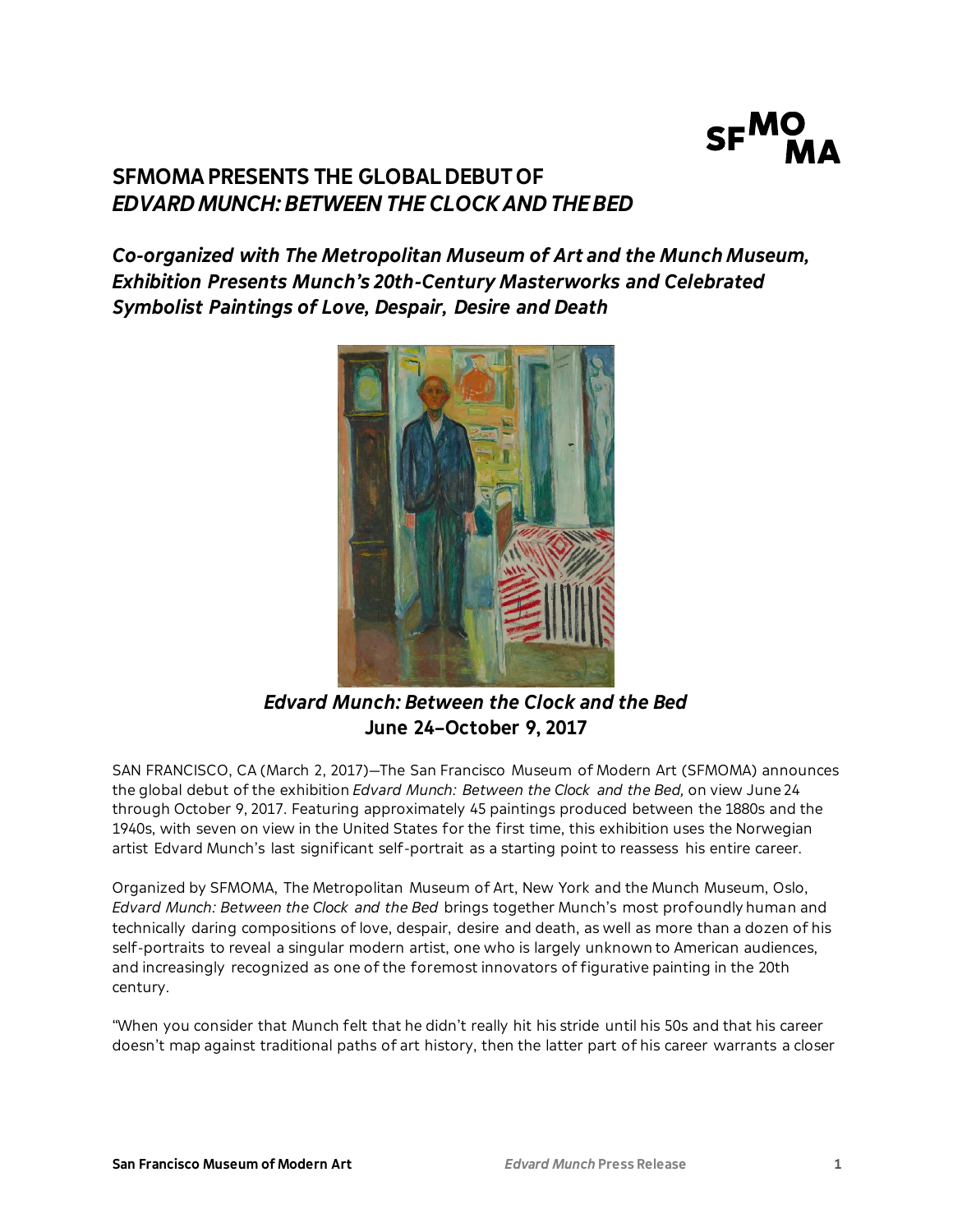look," said Gary Garrels, Elise S. Haas Senior Curator of Painting and Sculpture at SFMOMA. "Munch's influence can be felt in the work of many artists such as Georg Baselitz, Marlene Dumas, Katharina Grosse, Asger Jorn, Bridget Riley and particularly Jasper Johns, who became fascinated by the cross hatch patterns in Munch's *Self-Portrait*. *Between the Clock and the Bed*."

"Munch really presents an alternative to the traditional school-of-Paris-driven history of modernism that has long been dominant, but tells an incomplete account of the art of the past century," added Caitlin Haskell, associate curator of painting and sculpture at SFMOMA.

Seven works in the exhibition make their United States debut including *Lady in Black* (1891), *Puberty* (1894), *Jealousy* (1907), *Death Struggle* (1915), *Man with Bronchitis* (1920), *Self-Portrait with Hands in Pockets* (1925–26) and *Ashes* (1925). The exhibition will also include an extraordinary presentation of *Sick Mood at Sunset*. *Despair* (1892), the earliest depiction and compositional genesis of *The Scream*, which is being shown outside of Europe for only the second time in its history.

#### **About the Exhibition**

As a young man in the late 19th century, Edvard Munch's (1863–1944) bohemian pictures placed him among the most celebrated and controversial artists of his generation. But as he confessed in 1939, his true "breakthrough came very late in life, really only starting when I was 50 years old." One of Munch's last works, *Self-Portrait. Between the Clock and the Bed* (1940–43)—with its themes of desire, mortality, isolation and anxiety—serves as a touchstone and guide to the approximately 45 works in the exhibition. Together, these paintings propose an alternative view of Munch as an artist as revolutionary in the 20th century as he was when he made a name for himself in the Symbolist era.

Born and raised in Kristiania (now Oslo), Norway, Edvard Munch's career spanned 60 years and included ties to the Symbolist and expressionist movements, as well as their legacies. Following a brief period of formal training in painting at the Royal School of Art and Design in Kristiania, Munch exhibited widely throughout Europe affecting the trajectory of modernism in France, Germany and his native Norway. While best known for the paintings and prints titled *The Scream*, Munch was a prolific creator who left a body of work that includes approximately 1,750 paintings, 18,000 prints and 4,500 watercolors as well as sculpture, graphic art, theater design and film.

*Edvard Munch: Between the Clock and the Bed* unfolds in eight thematically-focused galleries that explore Munch's long-term engagement with particular subjects that recur throughout his career love, death, sickness, psychological turmoil and mortality, especially his own. The paintings on view, many deeply personal works from Munch's own collection now held by the Munch Museum, as well as loans from institutions and private lenders from around the world, also demonstrate Munch's liberated, self-assured painting style and technical abilities including bravura brushwork, innovative compositional structures, the incorporation of visceral scratches and marks on the canvas and his exceptional use of intense, vibrant color.

The exhibition begins with a double gallery of self-portraits featuring works created between the 1880s and 1940s that follow the artist's path from a self-conscious young man with the future ahead of him to an elderly painter whose time is nearing an end. But for all of their confessional qualities, the paintings are not simply documentary. Perhaps more than any artist of his time, Munch also uses the self-portrait to fictionalize his personal narrative. In *Self-Portrait with Spanish Flu* (1919), a painting that appears in a later gallery, Munch depicts himself as suffering from the illness though later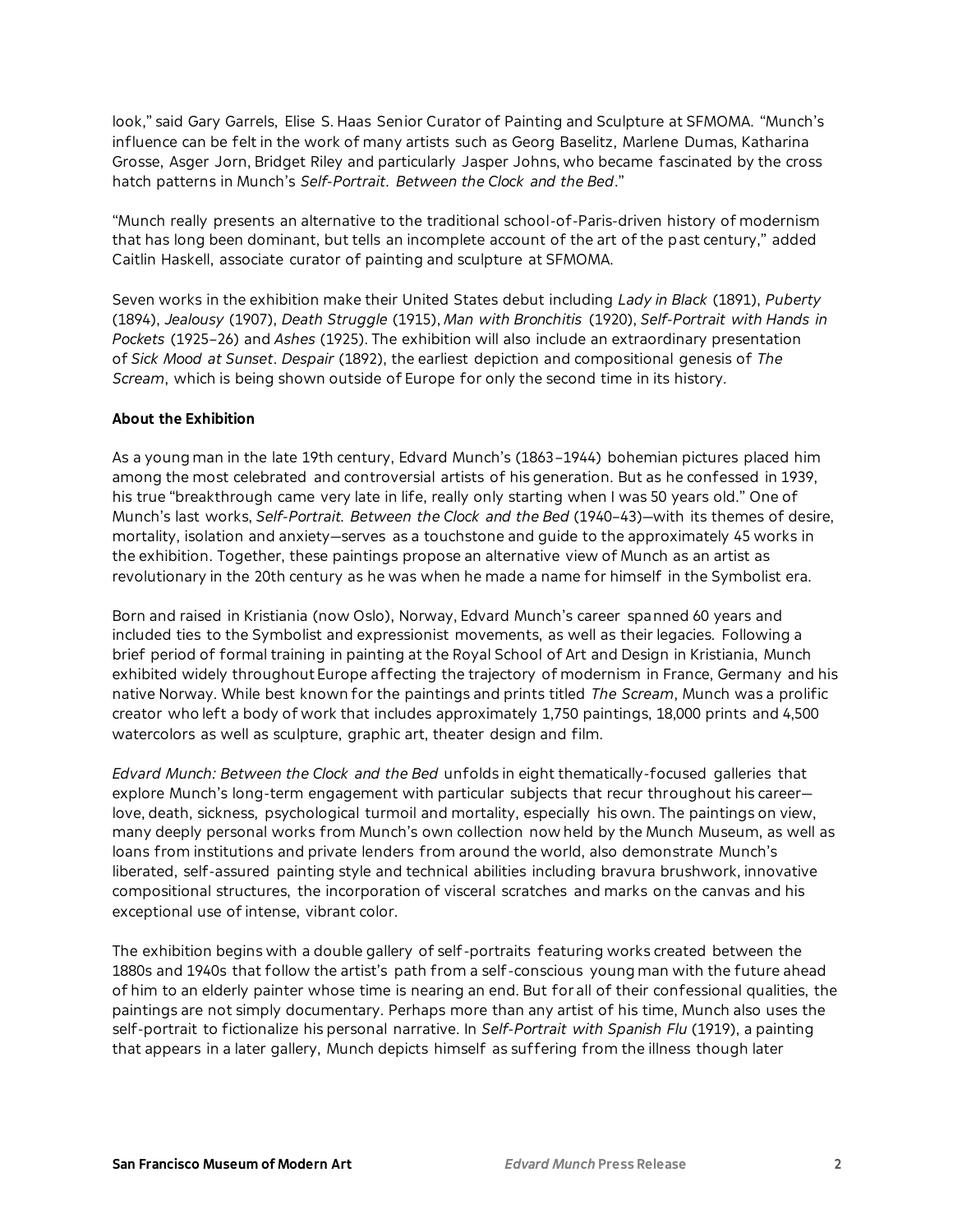research suggests that he may never have had it and instead sought to ingratiate himself with the Norwegian public. From this opening gallery, the exhibition progresses through galleries devoted to inner turmoil, jealousy, scenes of the artist in his studio, illness, death and romantic love.

The works in the exhibition also demonstrate the progression of Munch's technique from an early *Self-Portrait* (1886) with its thick impasto and chipped away dry paint, to *Self-Portrait with Cigarette* (1895), an example of a "turpentine painting" in which Munch uses heavily diluted oil paint and a flat brush to create an ethereal, smoky glaze that allows the white ground of the canvas to become part of the painted surface. This technique, not typical to the 1890s, incorporates some of the strategies of watercolor painting, using the canvas color as a constructive element and part of the composition.

"Munch was an artist who never stopped looking. Never stopped feeling. Some people think the first part of his career is the classic Munch, and the best. But he's, in a way, challenging these kinds of simple conclusions. He never stopped processing his own art and often did new versions of some of his most central motifs, referencing his own art into his late years," explained Jon-Ove Steihaug, director of exhibitions and collections at the Munch Museum.

Illustrating Munch's restless revisiting of themes and his skill as an observer of human nature, the final painting in the exhibition, *The Dance of Life* (1925), reworks a picture of the same title from 1899– 1900 that was part of the monumental cycle *The Frieze of Life*. In total, the exhibition contains seven scenes from this series, which offers visitors a metaphoric "dance" across many of Munch's key themes—attraction, love, jealousy, rejection—and culminates in a poetic meditation on the joys and sorrows that define a life.

#### **Venues and Dates**

San Francisco Museum of Modern Art, June 24–October 9, 2017 The Met Breuer, New York, November 14, 2017–February 4, 2018 Munch Museum, Oslo, May 12–September 9, 2018

## **Exhibition Organization and Support**

*Edvard Munch: Between the Clock and the Bed* is organized by the San Francisco Museum of Modern Art, The Metropolitan Museum of Art, New York, and the Munch Museum, Oslo.

The Presenting Corporate Sponsor is Charles Schwab & Co., Inc. Major support is provided by the Bernard Osher Foundation. Generous support is provided by Jim Breyer, Adam and Katherine Clammer, Jacqueline Evans, Linda and Jon Gruber, Franklin and Catherine Johnson, Christine and Pierre Lamond, Diana Nelson and John Atwater and Shannon and Dennis Wong. This exhibition is supported by an indemnity from the Federal Council on the Arts and the Humanities. Additional support is provided by the Norwegian-American Cultural Foundation.

The exhibition is curated by Gary Garrels, Elise S. Haas Senior Curator of Painting and Sculpture at the San Francisco Museum of Modern Art; Sheena Wagstaff, Leonard A. Lauder Chairman, Department of Modern and Contemporary Art at The Metropolitan Museum of Art, New York; and Jon-Ove Steihaug, director of exhibitions and collections at the Munch Museum, Oslo, with Caitlin Haskell, associate curator of painting and sculpture at the San Francisco Museum of Modern Art.